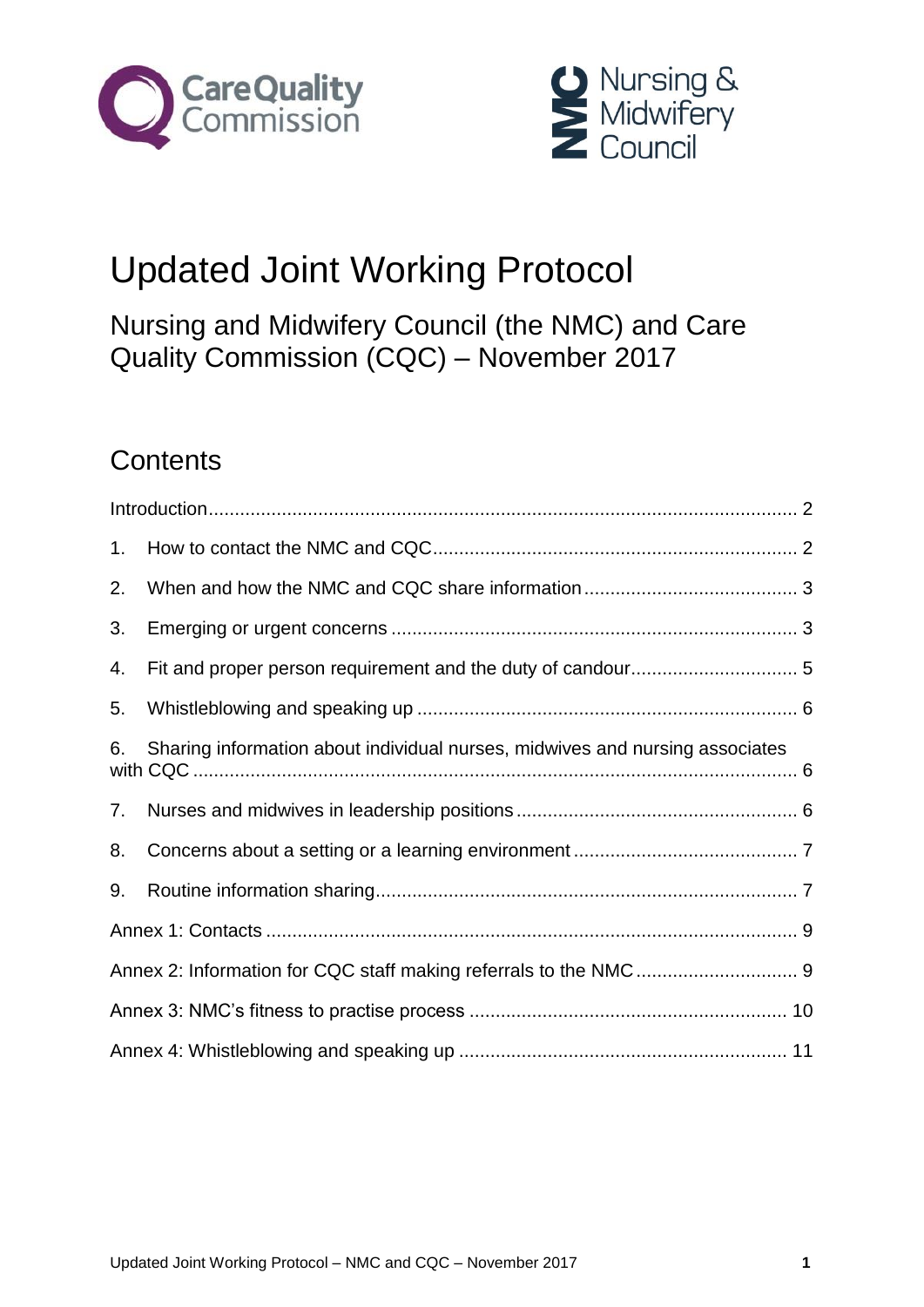# <span id="page-1-0"></span>**Introduction**

The Nursing and Midwifery Council (NMC) and the Care Quality Commission (CQC) have jointly developed this protocol in order to work more effectively together and reduce duplication. Both organisations have a mutual responsibility for the safety of patients and people who use health and care services and should therefore ensure that they share information as early as possible. In several areas of the work of the NMC and CQC, information gathered by one organisation can help the other. Both organisations have set out their intention to work together and their agreement to share information, as appropriate, in a memorandum of understanding published on their websites and intranet sites.

The protocol is designed to work alongside – not separately from – existing processes in each organisation and, where relevant, reflects these for the benefit of the staff in each organisation. This is an updated version of the protocol which was first published in July 2014. It builds on the memorandum of understanding to provide an operational model for staff in both organisations. This is a dynamic document that will be reviewed annually.

# <span id="page-1-1"></span>**1. How to contact the NMC and CQC**

#### **The NMC's Employer Link Service**

The NMC's Employer Link Service (ELS) provides advice to employers to improve patient safety and ensure higher standards of care. The service aims to encourage robust local investigation where there are concerns relating to nurses, midwives and nursing associates, and to ensure that where these relate to fitness to practise, appropriate and timely referrals are made to the NMC.

ELS Regulation Advisers work jointly with CQC. They are senior staff members from the NMC with experience in regulation and health care. They can provide expert advice on whether a referral about a nurse, midwife or nursing associate, including those in senior leadership positions, should be made to the NMC. Advice can be provided to inspectors after inspection or while inspectors are on site.

The ELS team can be contacted by email: [employerlinkservice@nmc-uk.org](mailto:employerlinkservice@nmc-uk.org) or by phone: 0207 462 8850 for referral advice.

#### **Referral to the NMC**

A referral can be submitted to the NMC by email: [newreferrals@nmc-uk.org.](mailto:newreferrals@nmc-uk.org)

#### **Referral to the CQC**

To submit a referral to the CQC, NMC staff should refer to the guidance and submit a request to ELS.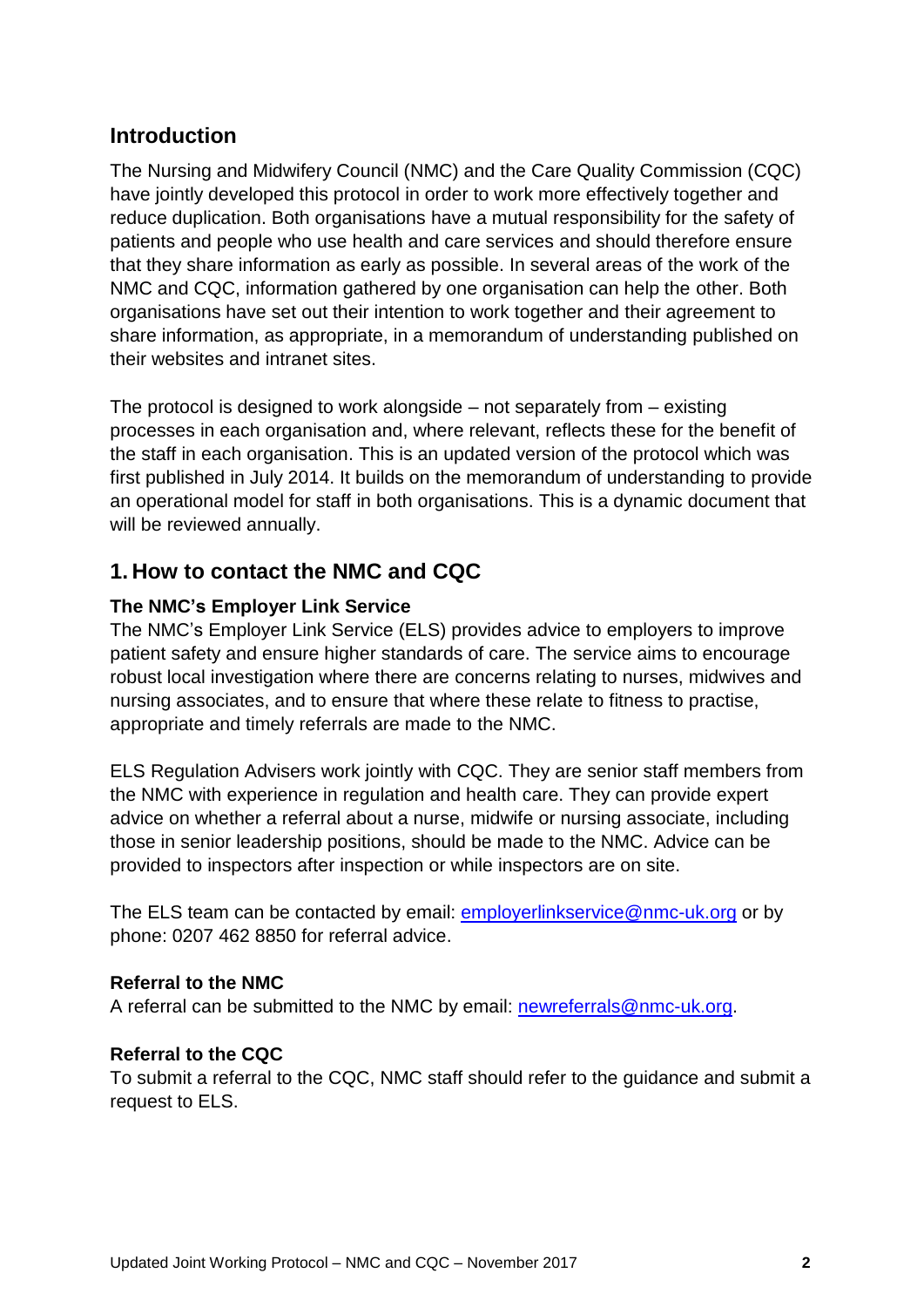#### **CQC's National Customer Service Centre**

CQC's National Customer Service Centre (NCSC) provides information and responds to enquiries from members of the public, people who use health and care services, providers and CQC partners such as the NMC.

NCSC staff log queries in CQC's customer relationship management (CRM) system and either provide a response or contact the relevant CQC inspector or other member of staff for further information.

NCSC can be contacted by email: [enquiries@cqc.org.uk,](mailto:enquiries@cqc.org.uk) by phone: 03000 616161 or by post:

CQC National Customer Service Centre **Citygate Gallowgate** Newcastle upon Tyne NE1 4PA

# <span id="page-2-0"></span>**2. When and how the NMC and CQC share information**

The NMC and CQC share information routinely with each other as part of planned activity, such as:

- the coordination of ongoing activity
- risk-related activity
- sharing information about the fit and proper person requirement and the duty of candour
- strategic collaboration.

Information is also shared when there is a need to respond to emerging or urgent concerns.

Information shared must comply with data handling requirements (such as the General Data Protection Regulation and Data Protection Act 2018) for sharing personal information.

# <span id="page-2-1"></span>**3. Emerging or urgent concerns**

Emerging or urgent concerns that may present a safety risk to a member of the public or to people who use services need to be shared promptly and usually outside of routine channels.

Urgent concerns fall into two categories: concerns about individual nurses, midwives or nursing associates; and concerns about healthcare systems and their environment (including the learning environments of nurses, midwives and nursing associates).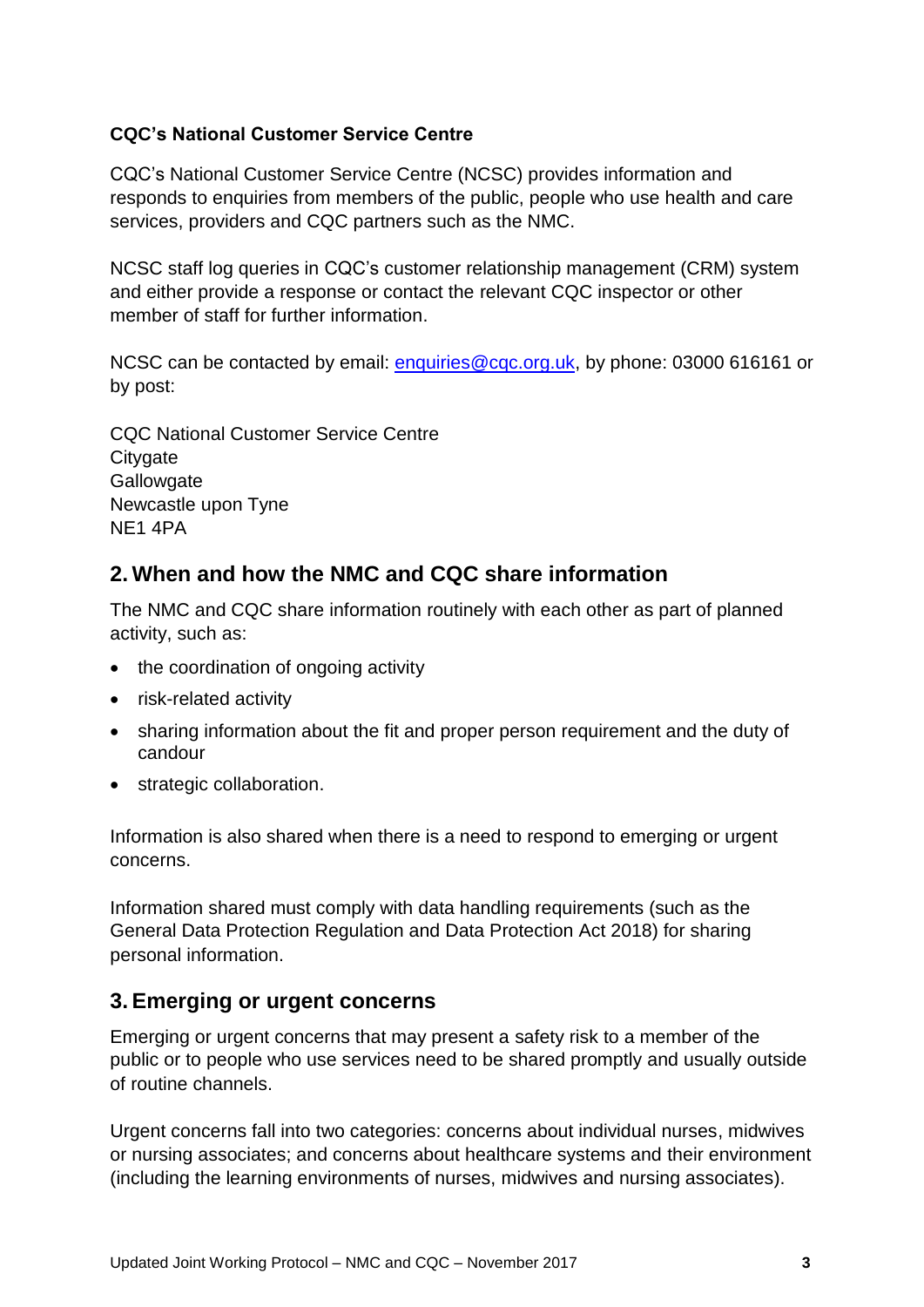When dealing with emerging or urgent concerns, the principles and guidance set out in the memorandum of understanding between CQC and the NMC should be followed. Escalation contact details are set out in annex 1 of this document. If an emerging or urgent concern relates to the other organisation's remit, but it is unclear whether the concern is sufficiently serious to engage their processes, this should be discussed with the relevant manager or escalation contact.

#### **3.1 Concerns about individual nurses, midwives and nursing associates (referral to the NMC)**

Referring a concern to the NMC is appropriate when the conduct, performance or health of a nurse, midwife or nursing associate suggests their fitness to practise may be impaired. Inspectors should first speak to inspection managers and then contact the NMC's ELS team.

There is further information about referrals to the NMC in annex 2 and on the NMC's fitness to practise process in annex 3.

#### **3.2 Concerns about healthcare systems and environment (referral to CQC)**

Concerns about healthcare systems and environment (including the learning environments of nurses, midwives and nursing associates) should be made to CQC by contacting the NCSC.

#### *Regulatory action*

Where the NMC or CQC are considering, or already taking, regulatory action, they will share all relevant information with each other. While working in partnership with other agencies, the NMC and CQC will not suspend their own statutory enforcement responsibilities and processes pending the outcome of another process (for example, criminal), if doing so would affect the safety and wellbeing of the people who use the service. In such circumstances, they will aim wherever possible to coordinate actions to preserve evidence and avoid impeding each other's investigations or enforcement action.

#### *Safeguarding*

Staff may be told about or may witness abuse. Safeguarding is everybody's business. Any form of abuse, harm or neglect is unacceptable and should not be tolerated by a provider, its staff, the regulators, or by members of the public or allied professionals who may also become aware of such incidents. It is essential that the correct procedures are followed when dealing with safeguarding issues.

CQC's safeguarding information is available on its website: [www.cqc.org.uk/content/safeguarding-people](http://www.cqc.org.uk/content/safeguarding-people)

The NMC's staff should contact the ELS.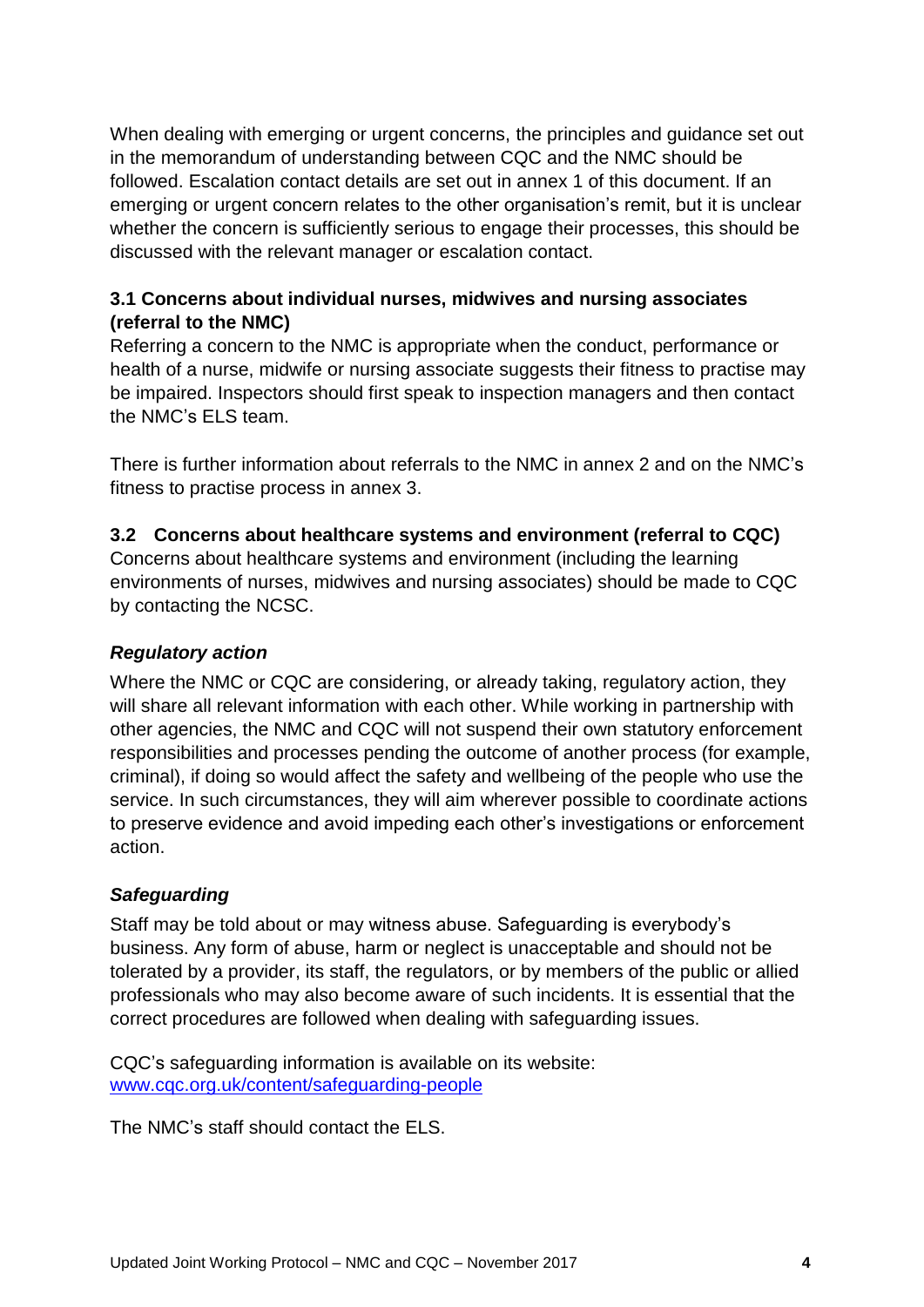# <span id="page-4-0"></span>**4. Fit and proper person requirement and the duty of candour**

#### **4.1 Fit and proper person requirement**

Providers of health and social care services must take proper steps to ensure that their directors (both executive and non-executive), or equivalent, are of the appropriate character, skill and experience for their roles. They must be physically and mentally fit, have the necessary qualifications, and be able to supply certain information (including a Disclosure and Barring Service check and a full employment history).

If a member of the NMC's staff has a concern about how a provider is ensuring that directors are meeting the fit and proper person requirement, they should contact the ELS team. The team will contact CQC through the NCSC and the inspector for that provider will then be contacted.

CQC's fit and proper person guidance for directors is available on its website: <http://www.cqc.org.uk/content/regulation-5-fit-and-proper-persons-directors>

#### **4.2 The duty of candour**

Providers must be open and honest with people who use health and care services and other 'relevant persons' (people acting lawfully on behalf of people who use services) when things go wrong with care and treatment. They must give them reasonable support, truthful information and a written apology. This means that they must:

- tell the person using the service (or, where appropriate, that person's advocate, carer or family) when something has gone wrong
- apologise to the person using the service (or, where appropriate, the person's advocate, carer or family)
- offer an appropriate remedy or support to put matters right
- explain fully to the person using the service (or, where appropriate, the person's advocate, carer or family) the short and long-term effects of what has happened.

Providers must have an open and honest culture at all levels within their organisation and with other regulators. They should have systems in place for receiving and recording alerts about notifiable safety incidents. They must also take part in reviews and investigations when requested and they must support and encourage each other to be open and honest, and not stop someone from raising concerns.

CQC can take enforcement action against providers that do not satisfy the duty of candour requirements.

If a member of the NMC's staff has a concern with a provider's approach to the duty of candour, they should contact the ELS team. The team will then contact CQC through the NCSC and the inspector for that provider will be contacted.

CQC's duty of candour guidance can be found on its website: [www.cqc.org.uk/content/regulation-20-duty-candour](http://www.cqc.org.uk/content/regulation-20-duty-candour)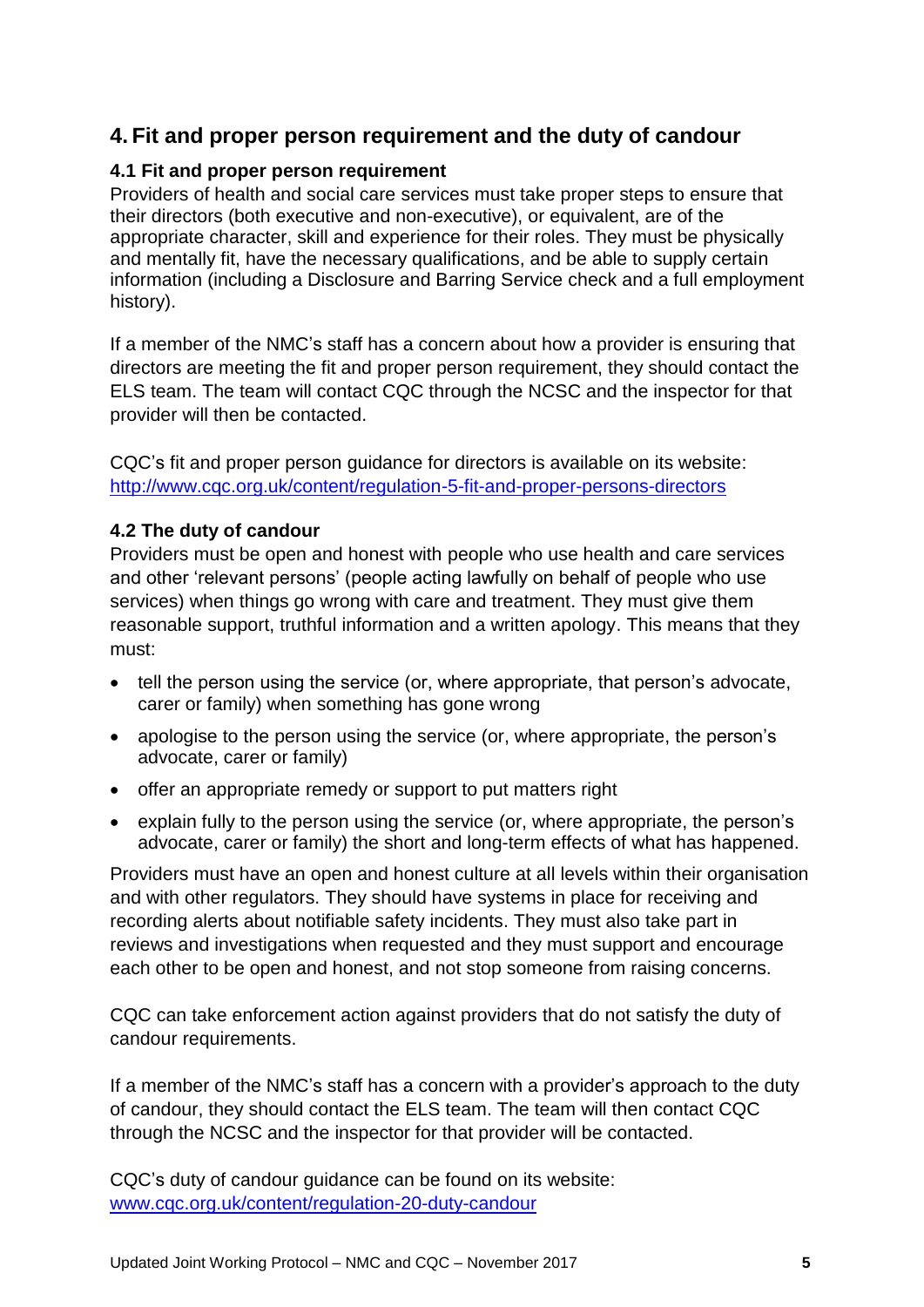The NMC's duty of candour guidance can be found on its website: [www.nmc.org.uk/standards/guidance/the-professional-duty-of-candour](http://www.nmc.org.uk/standards/guidance/the-professional-duty-of-candour)

## <span id="page-5-0"></span>**5. Whistleblowing and speaking up**

The staff of the NMC and CQC should use the appropriate channels for whistleblowing and speaking up as set out in annex 4 of this document.

# <span id="page-5-1"></span>**6. Sharing information about individual nurses, midwives and nursing associates with CQC**

The NMC shares the information it publishes about the fitness to practise of individual nurses, midwives and nursing associates with CQC. Information about a nurse, midwife or nursing associate's health is always kept confidential.

A nurse, midwife or nursing associate's registration status can be checked by searching the NMC's website.

Employers can also check the registration status of potential employees using the NMC's employer confirmation service: [www.nmc.org.uk/registration/employer](http://www.nmc.org.uk/registration/employer-confirmations)[confirmations.](http://www.nmc.org.uk/registration/employer-confirmations)

The NMC publishes the outcomes of hearings on its website: [www.nmc.org.uk/concerns-nurses-midwives/hearings-and-outcomes.](http://www.nmc.org.uk/concerns-nurses-midwives/hearings-and-outcomes)

The NMC will proactively share information with CQC and escalate risks through the NMC's education quality assurance mechanisms.

There are a number of registered nurses, midwives and nursing associates working for CQC. In the event that a CQC employee is referred to the NMC, the NMC will inform CQC of the action being taken in line with the fitness to practise process.

# <span id="page-5-2"></span>**7. Nurses and midwives in leadership positions**

The NMC's Code of Conduct 2015 (The Code) has introduced Standard 25 which places a duty on those with relevant responsibilities to "provide leadership to make sure people's wellbeing is protected and to improve their experiences of the healthcare system".

The Code states that to achieve this, registrants with the NMC must:

- identify priorities, manage time, staff and resources effectively, and deal with risk to make sure that the quality of care or service they deliver is maintained and improved, putting the needs of those receiving care first, and
- support any staff they may be responsible for to follow the Code at all times. They must have the knowledge, skills and competence for safe practice; and understand how to raise any concerns linked to circumstances where the Code has not been upheld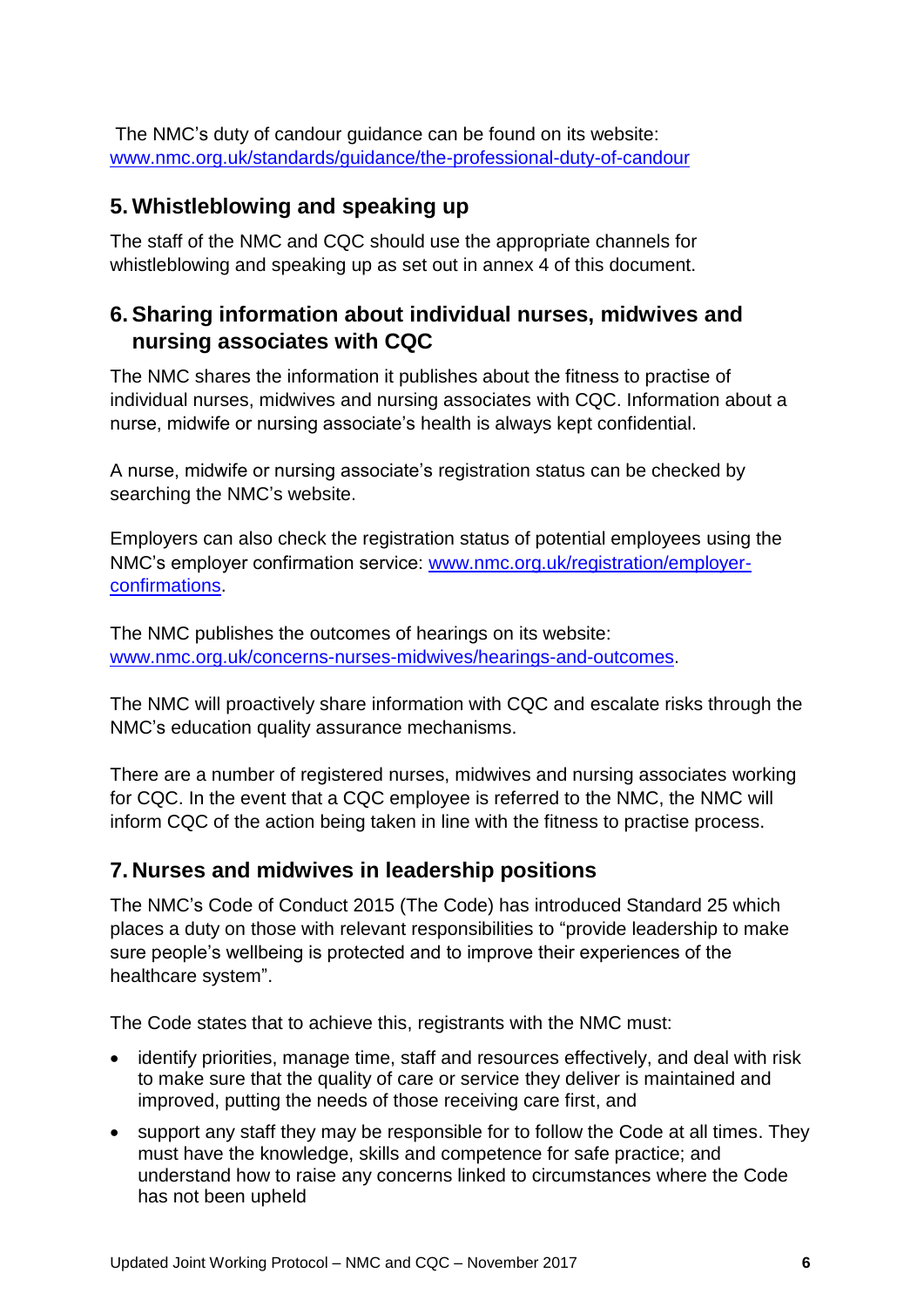The process for referrals of those in leadership positions between CQC and the NMC should be the same as those of other professional regulators such as the General Medical Council and the Health and Care Professions Council.

A Director of Nursing or equivalent Chief Nurse, or Head of Midwifery can potentially be referred to the NMC during or following an inspection but this must be discussed with ELS first to ensure the referral is appropriate.

A referral to the NMC could be one measure and would probably be based on lack of adherence to the leadership elements of the NMC's Code. Public protection and patient safety should be considered as the priorities. There is more information about referrals in annex 2.

## <span id="page-6-0"></span>**8. Concerns about a setting or a learning environment**

Nursing, midwifery and nursing associate education is delivered by higher education institutions and health and care settings working in partnership. The NMC is responsible for setting and quality assuring standards of nursing, midwifery and nursing associate education.

Although the NMC looks at and assures the quality of the learning environment and the quality of care, it should also pass on any wider concerns about a health or care setting to the relevant regulator. The NMC receives reports about quality in geographical locations and specific settings which are shared with CQC when a risk is identified.

Similarly, when an organisation is rated inadequate or requires improvement, CQC should ensure the NMC is aware of this so they can consider how adequate the training arrangements are.

Nurses, midwives and nursing associates in training must have the opportunity to meet the requirements of their relevant curriculum and to access appropriate support and mentorship supervision. CQC may identify concerns about the suitability of a site or department as a learning environment for nurses or midwives. For example, nurses, midwives and nursing associates in training may not have adequate supervision or mentorship, or know the escalation protocols to call for assistance. Additionally, staffing pressures within the clinical environment may prevent the student from being supernumerary.

# <span id="page-6-1"></span>**9. Routine information sharing**

Routine information sharing is important for ensuring the NMC and CQC can fulfil their functions effectively. Examples of routine information sharing include:

- the NMC sharing fitness to practise outcomes
- the NMC sharing information from its quality assurance education function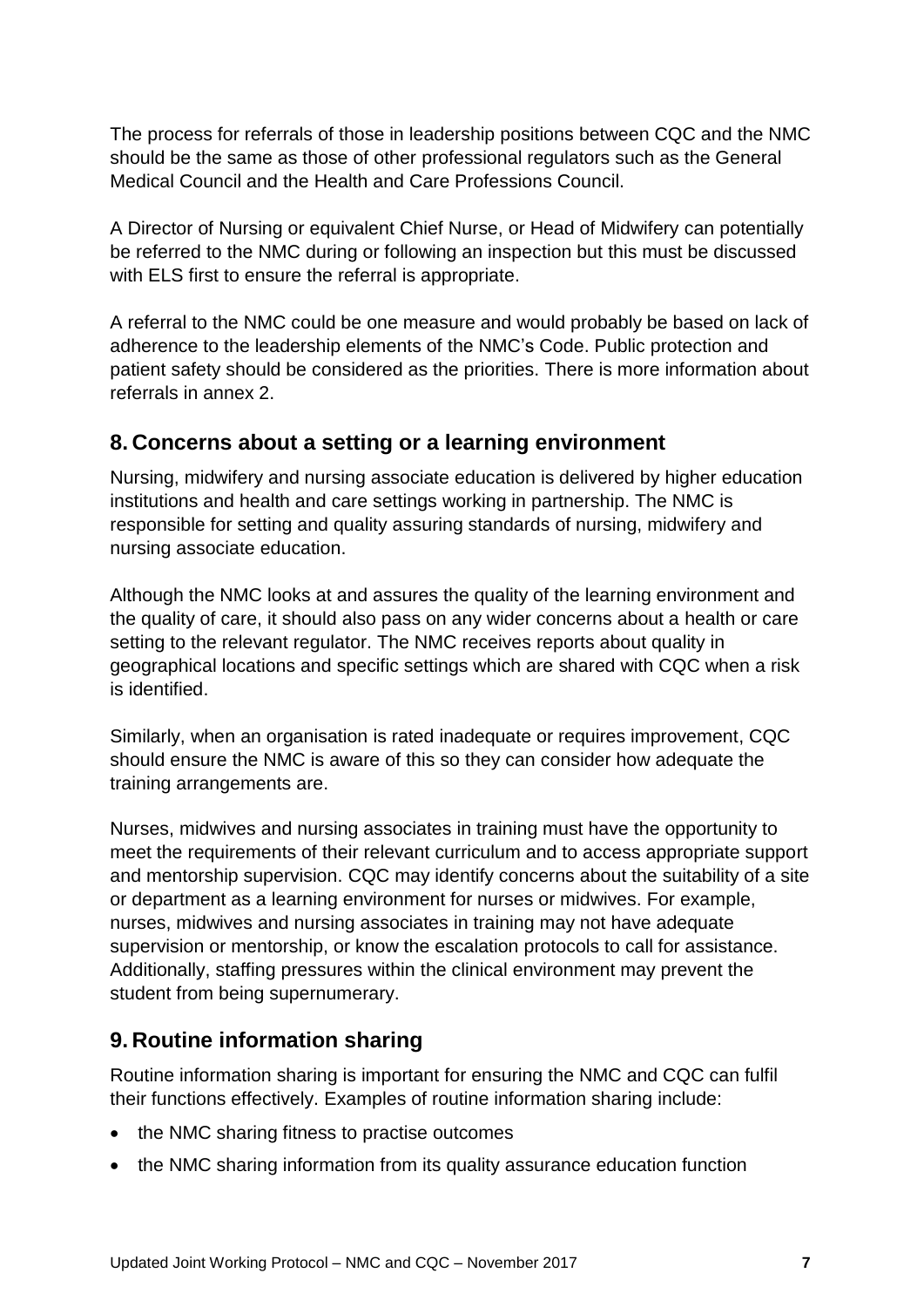- the NMC sharing a summary of responses to concerns with CQC, listing all organisations delivering pre-registration nursing, midwifery and nursing associate education or training where the NMC's education team has active concerns
- CQC sharing concerns with the NMC about approved practice settings
- CQC giving the NMC access to its publicly available database.

Information sharing also takes place at various points during CQC's inspection process and the NMC's visiting process. The sharing of this information is coordinated in a range of ways, while taking account of the differences between the two regulators, for example:

- aligning the dates of inspection and visiting activities
- including a member of the other organisation as an observer on a visit
- sharing information before an activity and any outcomes after a visit, ensuring that a consistent message is given to the organisation or that the reasons for the different perspectives of the two regulators are clear.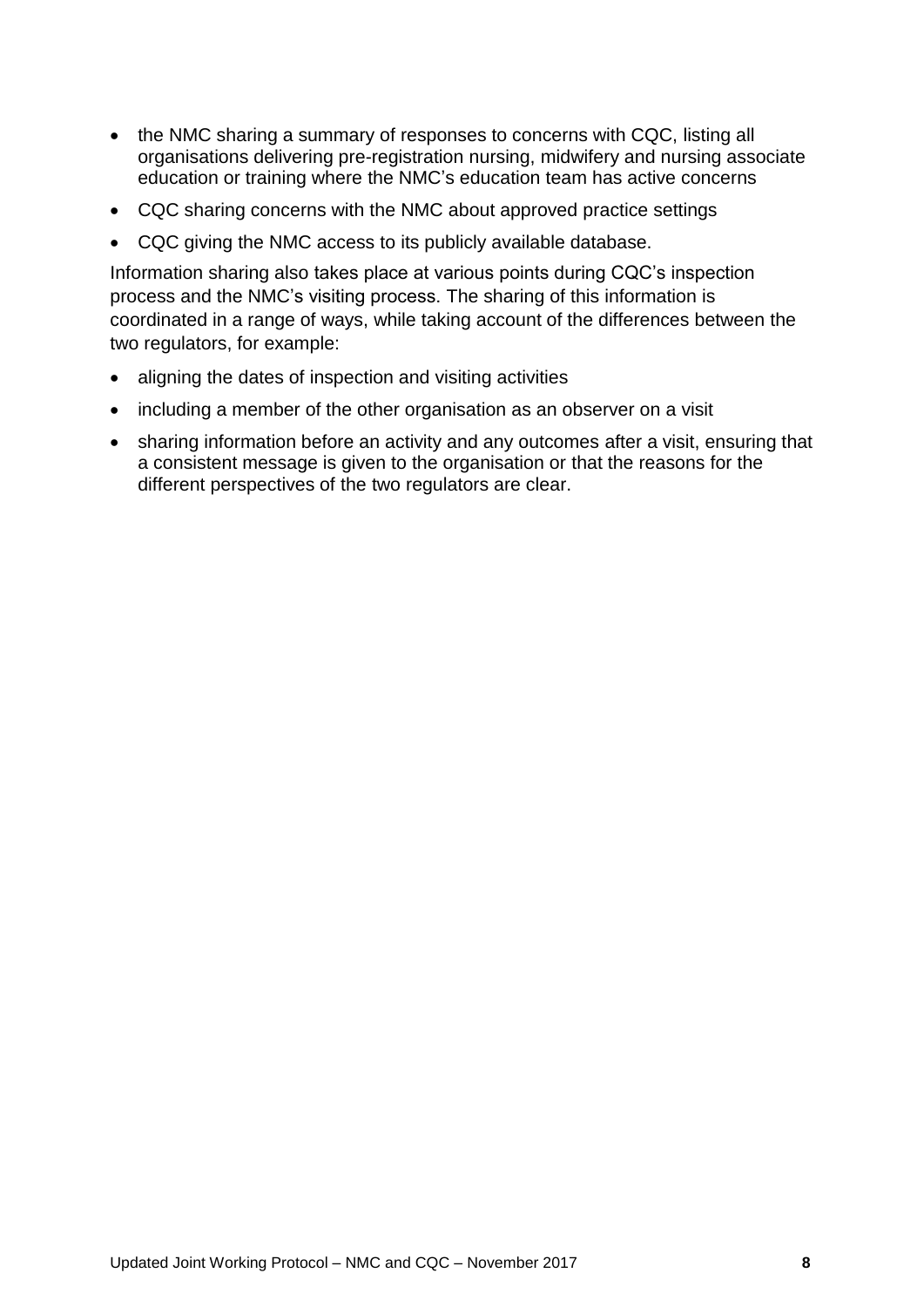# **Annex 1: Contacts** *(REDACTED)*

# <span id="page-8-0"></span>**Annex 2: Information for CQC staff making referrals to the NMC**

The NMC regulates the nurses, midwives and nursing associates on its register. To practise in the UK, a nurse or midwife must be registered with the NMC. Nursing associates must be registered with the NMC to practise in England. The registration status of a nurse, midwife or nursing associate can be checked using the NMC's online search facility on the NMC's website: [www.nmc.org.uk/registration/search-the](http://www.nmc.org.uk/registration/search-the-register)[register](http://www.nmc.org.uk/registration/search-the-register)

The NMC also maintains the Specialist Community Public Health Nursing part of the register which lists registered nurses and midwives who are working in public health roles. They include health visitors, school nurses, occupational health nurses and family nurses. The NMC does not regulate other health care professionals such as healthcare assistants (HCAs).

Referring a concern to the NMC is appropriate when the conduct, performance or health of a nurse, midwife or nursing associate causes their fitness to practise to be called into question. The NMC registrants are required to uphold the standards in *The Code: Professional standards of practice and behaviour for nurses, midwives and nursing associates* [www.nmc.org.uk/standards/code](http://www.nmc.org.uk/standards/code)

The NMC also provides guidance for employers considering raising a concern: [www.nmc.org.uk/registration/guidance-for-employers](http://www.nmc.org.uk/registration/guidance-for-employers)

Staff members should consider the reasons for referring their concern and discuss them with their manager or head of inspection first. It is important to establish whether:

- local action has been taken
- the employing organisation or agency has already investigated the concern or is in the process of doing so
- the employing organisation or agency has already made a referral to the NMC.

The NMC processes often take place alongside local action. Where a referral has already taken place, additional information can usefully support any investigation. Local action or an existing referral does not prevent CQC from making a referral to the NMC.

If further advice is needed, CQC staff can contact ELS at the NMC. Once the decision has been made to refer a nurse, midwife or nursing associate then the staff member should:

- make ELS aware
- record the referral information in CRM.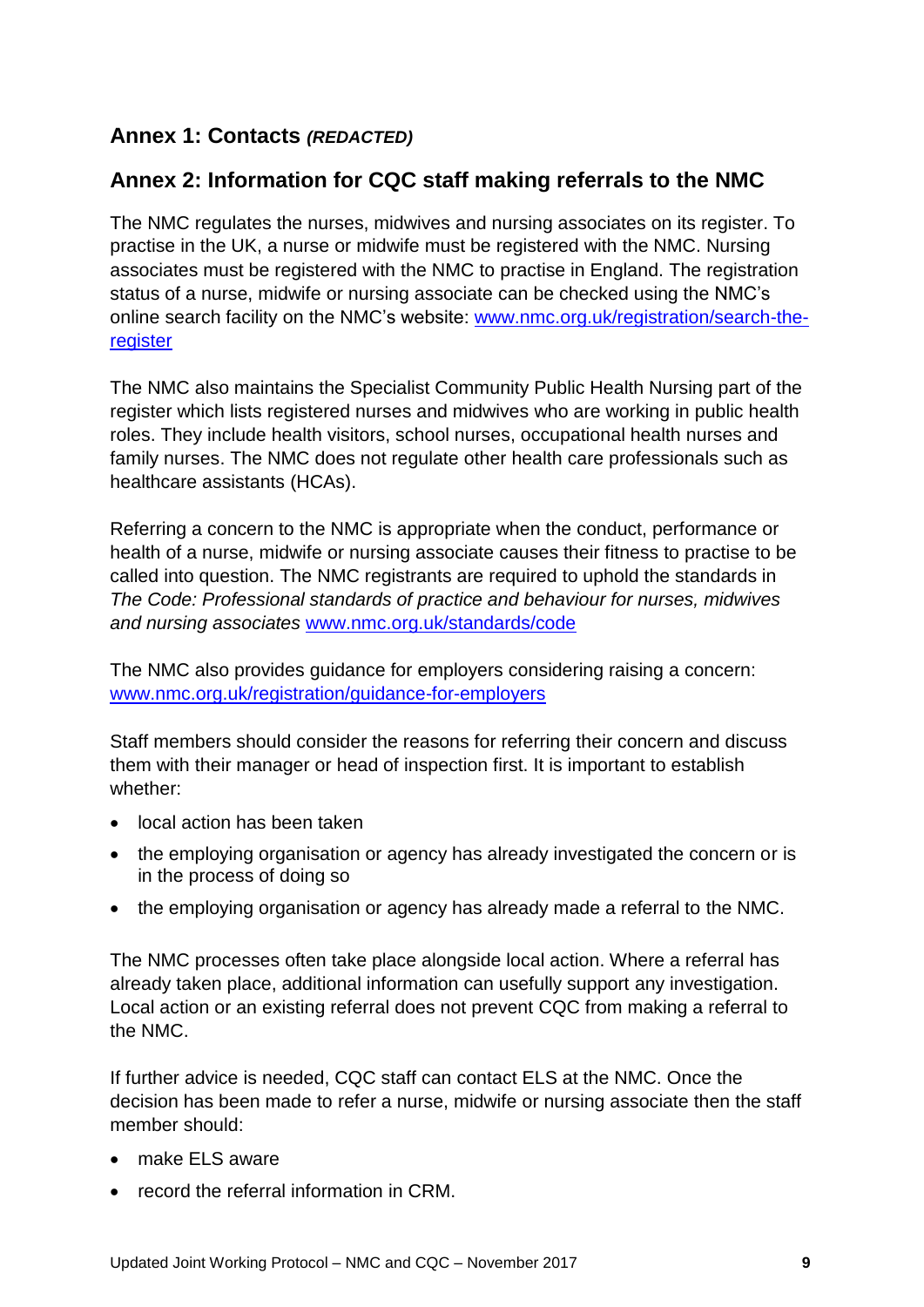The staff member should include the following information if possible:

- the nurse, midwife or nursing associate's full name, or surname, initials and the NMC pin
- the name and address of the department, hospital, trust, care home or practice where they work
- a full account of the events or incidents that prompted the referral, with dates if possible, and a note of the concerns
- details of any action already taken
- details of anyone else who can support the referral
- details of any investigation or action being taken by CQC and the appropriate contact at CQC
- copies of any relevant papers and any other evidence that the staff member or their team may have.

If it is a serious concern, then it is important not to delay the referral in order to collect this information. Instead, it should be discussed promptly with the relevant manager or head of team.

#### **Registration**

It is illegal to practise as a nurse, midwife or nursing associate without current and valid registration. If a staff member has concerns about nursing and midwifery registration, they should contact the NMC's registration team by email: [UKenquiries@nmc-uk.org](mailto:UKenquiries@nmc-uk.org) or by phone: 0207 333 9333.

#### <span id="page-9-0"></span>**Annex 3: NMC's fitness to practise process**

Being fit to practise requires a nurse, midwife or nursing associate to have the skills, knowledge, good health and good character to do their job safely and effectively. All qualified nurses, midwives and nursing associates must follow *The Code: Professional standards of practice and behaviour for nurses, midwives and nursing associates,* available at: [www.nmc.org.uk/standards/code](http://www.nmc.org.uk/standards/code)

The NMC will investigate if an allegation is made that a nurse, midwife or nursing associate does not meet its standards for skills, education and behaviour. If necessary, the NMC will act by removing them from the register permanently or for a set period of time. The NMC investigates a range of impairments including:

- misconduct
- lack of competence
- caution or conviction
- determination by another body
- not having the necessary knowledge of English
- fraudulent/incorrect entry to the register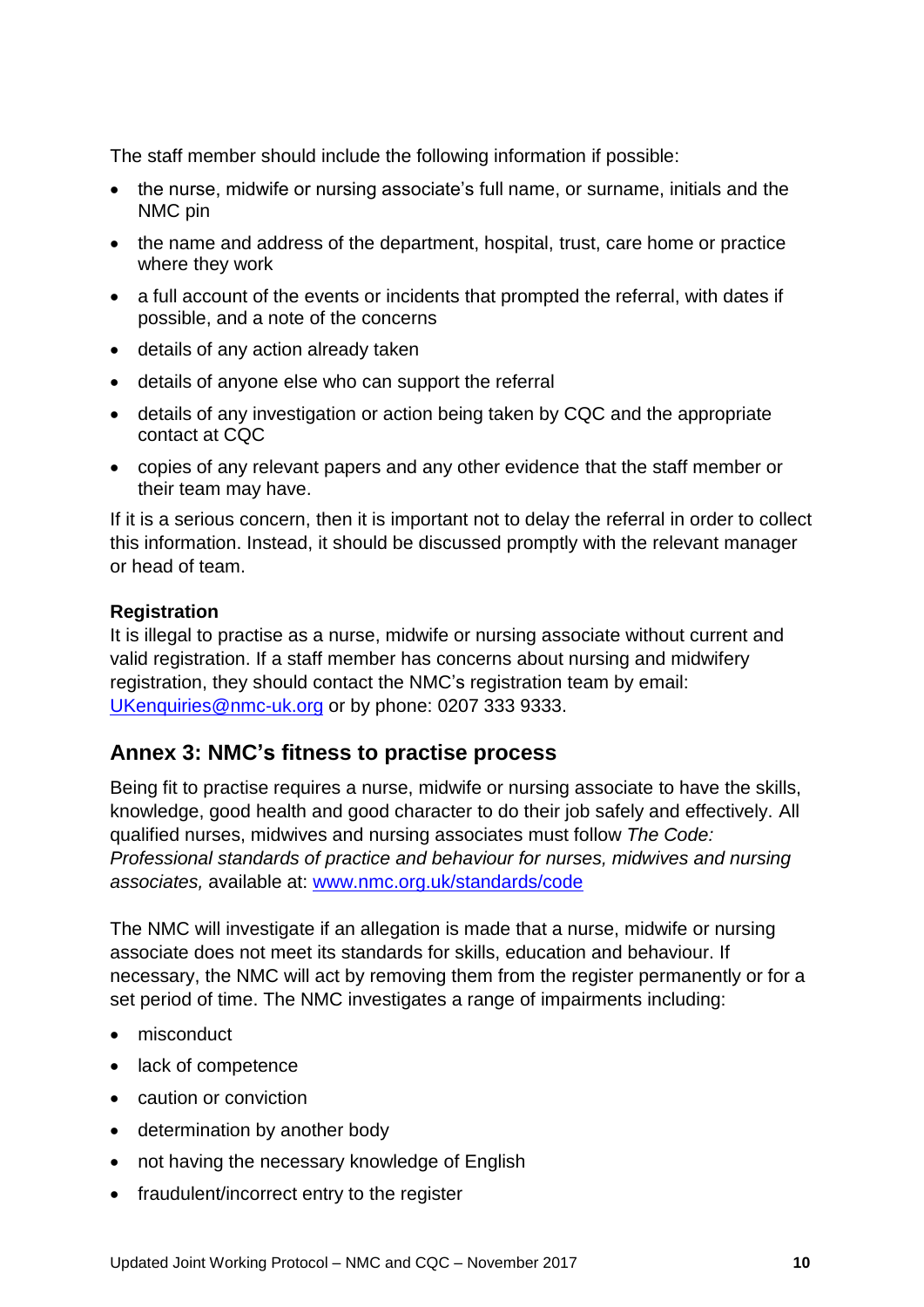serious ill health

The NMC's website has further information about the fitness to practise process: [www.nmc.org.uk/concerns-nurses-midwives.](http://www.nmc.org.uk/concerns-nurses-midwives)

#### **Interim orders**

The NMC's fitness to practise panels can place interim conditions on the registration of a nurse, midwife or nursing associate. They can also suspend them from registration for a period when they are facing serious allegations and it is appropriate to restrict their practice during investigation – known as an interim order. These restrictions and suspensions are included on the NMC's online search facility, but it is important to note that these allegations have not been investigated or proven.

#### <span id="page-10-0"></span>**Annex 4: Whistleblowing and speaking up**

The need for an independent National Guardian for the NHS was highlighted in Sir Robert Francis QC's *Freedom to Speak Up* review in February 2015. It found that patients and people using services could be put at risk of harm because information of concern was not being raised routinely by NHS staff.

The creation of the National Guardian was one of the key recommendations from the review for which the Secretary of State for Health confirmed his support in July 2015.

The National Guardian is now in place and advises and supports a network of individuals within NHS trusts in England, appointed as Freedom to Speak Up Guardians, who are responsible for developing a culture of openness. Further information can be found on CQC's website: [www.cqc.org.uk/content/national](http://www.cqc.org.uk/content/national-guardians-office)[guardians-office.](http://www.cqc.org.uk/content/national-guardians-office)

The NMC and CQC staff should use the appropriate channels to speak up:

• NMC: Staff can raise concerns by following the guidance for nurses, midwives and nursing associates which sets out broad principles to help think through the issues and take appropriate action in the public interest: [https://www.nmc.org.uk/standards/guidance/raising-concerns-guidance-for](https://www.nmc.org.uk/standards/guidance/raising-concerns-guidance-for-nurses-and-midwives/read-raising-concerns-online/)[nurses-and-midwives/read-raising-concerns-online/.](https://www.nmc.org.uk/standards/guidance/raising-concerns-guidance-for-nurses-and-midwives/read-raising-concerns-online/)

Please also see: [www.nmc.org.uk/standards/guidance/raising-concerns](http://www.nmc.org.uk/standards/guidance/raising-concerns-guidance-for-nurses-and-midwives/whistleblowing/)[guidance-for-nurses-and-midwives/whistleblowing/.](http://www.nmc.org.uk/standards/guidance/raising-concerns-guidance-for-nurses-and-midwives/whistleblowing/)

 CQC: Staff can raise concerns about how patients and people are being treated, their welfare or safety, dignity or privacy. The concerns do not have to be restricted to people using the service and can cover any risk, malpractice or wrongdoing that affects patients, the public, other staff or the provider itself.

Alternatively, NMC and CQC staff can contact other organisations that may be able to help, such as:

• the NHS and social care whistleblowing helpline: www.wbhelpline.org.uk